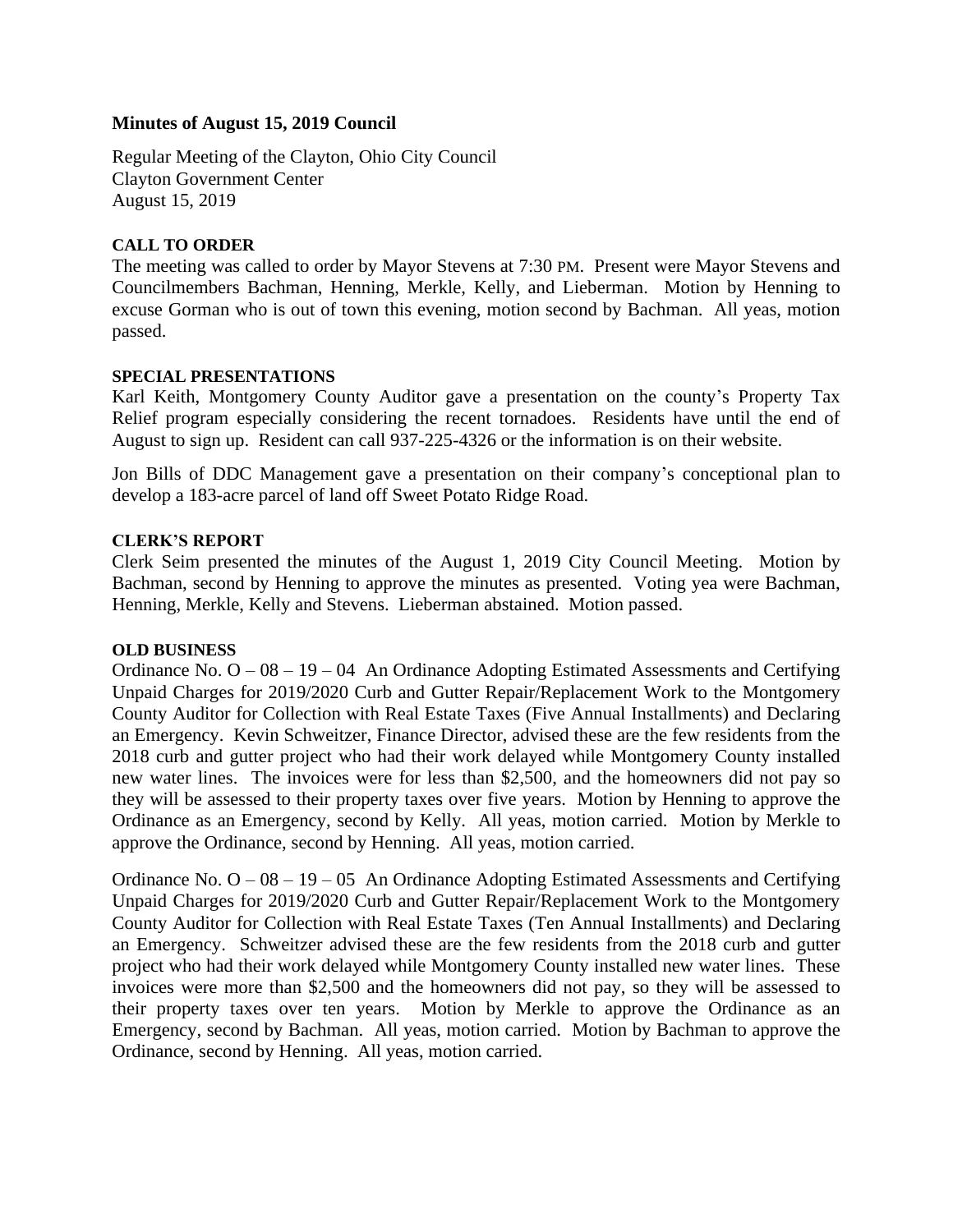Ordinance No.  $O - 08 - 19 - 06$  An Ordinance Certifying Unpaid Charges for Grass/Weed Cutting for 2019/2020 to the Montgomery County Auditor for Collection with Real Estate Taxes and Declaring an Emergency. Schweitzer advised these are charges for grass mowing where the homeowner did not maintain their property requiring the city to mow their grass. The homeowner then did not pay the mowing charges. Motion by Bachman to approve the Ordinance as an Emergency, second by Kelly. All yeas, motion carried. Motion by Merkle to approve the Ordinance, second by Henning. All yeas, motion carried.

Ordinance No.  $O - 08 - 19 - 07$  An Ordinance to Impose Assessments Upon Owners of Real Property in Arrears for Payment of Fees for Waste Hauling and Disposal Services for 2019/2020 and Declaring an Emergency. Schweitzer advised these are trash fees not paid by the residents in excess of \$100.00 or three quarters of nonpayment. Schweitzer also advised the original list will be modified as since this was originally submitted the State passed a new Senate bill stating cities cannot assess delinquent trash fees less than \$250.00. Motion by Henning to approve the Ordinance as an Emergency, second by Merkle. All yeas, motion carried. Motion by Bachman to approve the Ordinance, second by Merkle. All yeas, motion carried.

Ordinance No.  $O - 08 - 19 - 08$  An Ordinance to Maintain Lighting Assessments and Declaring an Emergency. Schweitzer advised these are our annual street lighting assessments for the maintenance and electrical usage. Motion by Henning to approve the Ordinance as an Emergency, second by Kelly. All yeas, motion carried. Motion by Henning to approve the Ordinance, second by Kelly. All yeas, motion carried.

Ordinance No.  $O - 08 - 19 - 09$  An Ordinance Authorizing the Submission of the 2019/2020 North Clayton Community Authority Charge Assessments to the Montgomery County Auditor and Declaring an Emergency. Schweitzer advised there are only a few parcels that have not paid the annual charge, even after numerous contacts, so these charges will be assessed to the property taxes. Motion by Bachman to approve the Ordinance as an Emergency, second by Merkle. All yeas, motion carried. Motion by Merkle to approve the Ordinance, second by Bachman. All yeas, motion carried.

Ordinance No.  $O - 08 - 19 - 10$  An Ordinance Certifying Unpaid Charges for Nuisance Assessments for 2019/2020 to the Montgomery County Auditor for Collection with Real Estate Taxes and Declaring an Emergency. Schweitzer advised these assessments are for work completed by the city to clean up a property or remove dead trees and the property owner then failed to pay for the cleanup. Motion by Lieberman to approve the Ordinance as an Emergency, second by Bachman. All yeas, motion carried. Motion by Henning to approve the Ordinance, second by Bachman. All yeas, motion carried.

### **NEW BUSINESS**

Ordinance No.  $O - 08 - 19 - 11$  An Ordinance Approving Amendments to Clayton Codified Ordinance Chapter 1313 of the Building Code to Add a New Section 1313.10 Entitled "Placement of Portable Toilets in Residential Areas" and to Revise Section 1313.99 Entitled "Penalty". Jack Kuntz, Director of Development, advised there have been issues where portable toilets are placed on residential lots when properties are under construction, renovation or another form of work that requires a portable toilet on the property. Realizing the need for these facilities at construction sites while also being conscientious of neighbors we propose new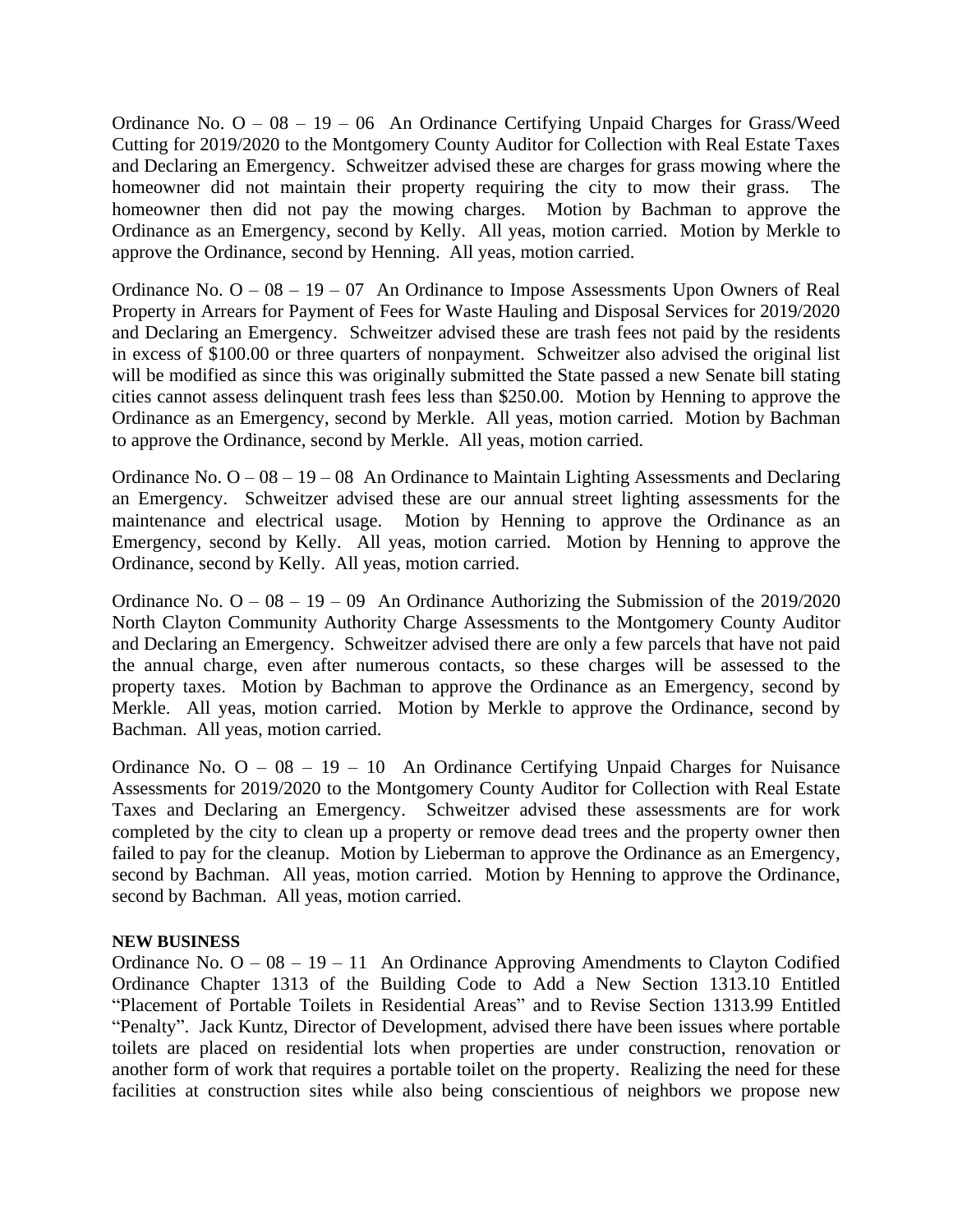language to be added to the Clayton Codified Ordinance. This language defines what a portable toilet is, where they can be located, length of time being in a construction area, the permitting of such structures, securing and maintenance of the facilities as well as a penalty for being in violation of the new ordinance. Staff believes the proposed language gives the city considerably more control of these facilities and assists in the health and welfare of our residential areas while residential units are under construction/reconstruction. Motion by Henning to approve the Ordinance, second by Kelly. All yeas, motion carried.

Ordinance No.  $O - 08 - 19 - 12$  An Ordinance Authorizing Removal of Specific Assessments for Grass/Weed Cutting and Specific Assessments for Curb and Gutter Repair/Replacement Work Previously Submitted in Error to Montgomery County and Declaring an Emergency. Kevin Schweitzer, Finance Director, advised a resident had the curb and gutter work assessment erroneously duplicated in the original assessment ordinance, and a resident with grass cuttings performed by the City had the amounts waived by the City Manager since it was the last cutting from a previous year before the residents purchased the parcels. Motion by Lieberman to approve the Ordinance as an Emergency, second by Kelly. All yeas, motion carried. Motion by Merkle to approve the Ordinance, second by Bachman. All yeas, motion carried.

Resolution No.  $R - 08 - 19 - 60$  A Resolution Accepting the Proposal of and Authorizing the City Manager to Enter Into a Contract with Management Partners for Performance of Executive Recruitment Search for a New City Manager at a Cost of \$17,990.00. Rick Rose, City Manager, advised he plans to retire early next year. To provide a seamless transition and to select a new city manager recruitment effort should begin around six months prior to the retirement date. We utilized the services of Management Partners in a different capacity in 2014 and was very pleased with the results. Motion by Henning to approve the Resolution, second by Merkle. All yeas, motion carried.

Resolution No.  $R - 08 - 19 - 61$  A Resolution Approving Amendment of 2019 Appropriations and Estimated Resources. Schweitzer advised adjustments are needed in the Fire Trust fund. Additionally, the City had to call a bond on a construction company and have work completed for a resident, with the total amount being paid by the resident and insurance company. Repairs were made to Engine 85, and the Sewer Construction fund needs a minor adjustment of (\$.26) to be in compliance with ORC. Insurance proceeds for tornado damage at the golf course will be utilized for repairs. Motion by Kelly to approve the Resolution, second by Lieberman. All yeas, motion carried.

### **CITY MANAGER'S REPORT**

Our next meeting will be held September  $5<sup>th</sup>$  and we will also be holding a Workshop that evening beginning at 6:30 PM. There is a conflict with our September 19<sup>th</sup> meeting date and need to cancel the meeting that evening. Our next meeting will then be October  $3<sup>rd</sup>$  and we will hold a Workshop session that evening beginning at 6:30 PM. We are hosting our annual Movie in the Park on Friday, August 23<sup>rd</sup> beginning at dusk, approximately 9 PM, the Park Commission will be showing "Small Foot". Our annual Labor Day Fireworks will be held Sunday, September 1st from 7 – 9 PM, with the Fireworks starting at 9 PM and there will be numerous activities for the kids. City Council meetings can be viewed on cable channel 6 on Saturday August  $17<sup>th</sup>$  at 8:30 AM and repeated the following Monday, August  $19<sup>th</sup>$  at 10:30 PM, and then again on Wednesday, August  $21<sup>st</sup>$  at 9:00 AM. We are pleased to announce that Hoke Road has been completely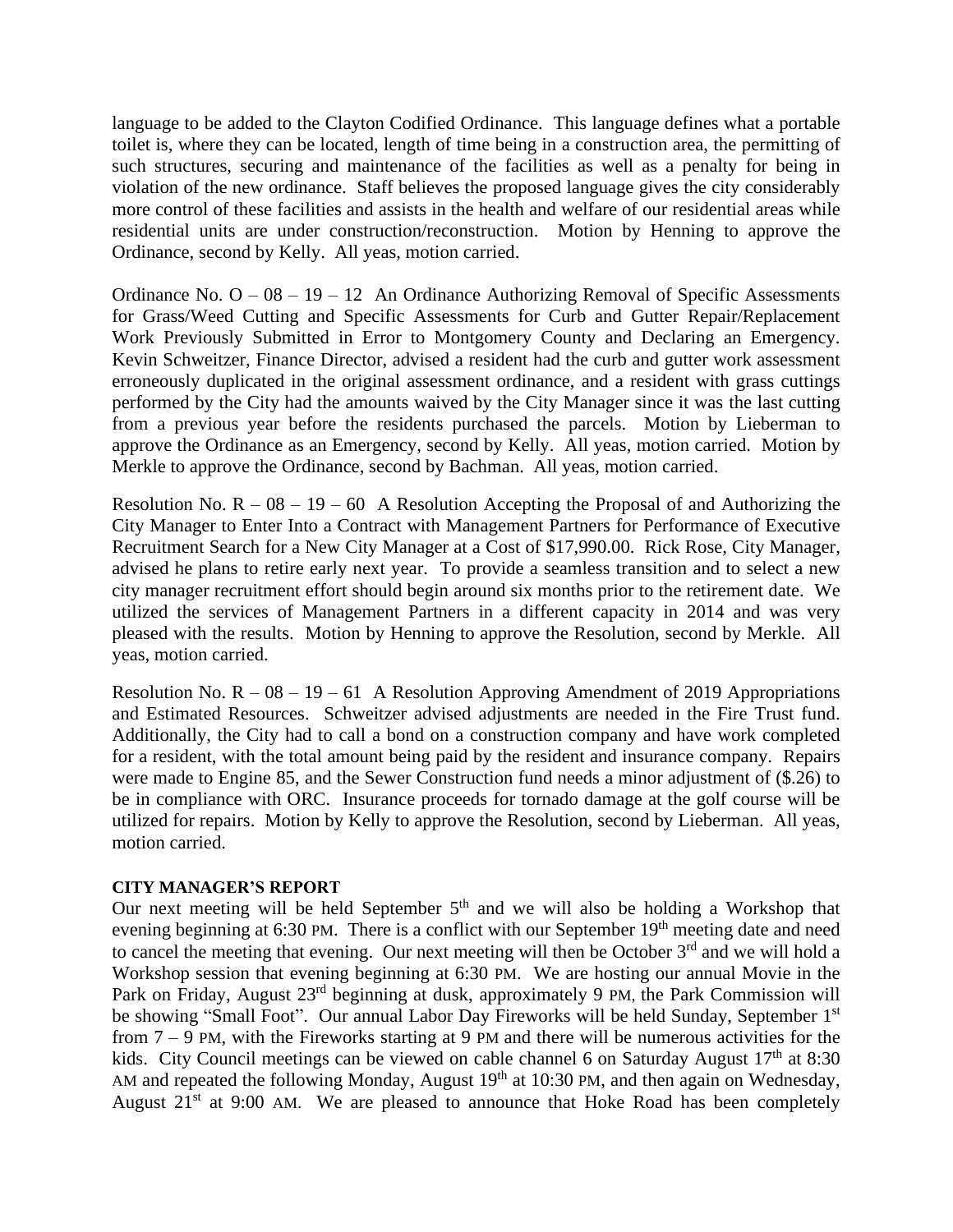repaved from National to Westbrook Roads, and we're happy to say the work was completed prior to the school year starting. CCA will be in the City offices this coming Monday, August  $23<sup>rd</sup>$  from 9 – 11 AM to assist residents with any tax issues.

### **VISITOR'S COMMENTS**

Charles Jackson of Par Drive thanked the City Manager for reaching out and responding to his request to have the city investigate taking over maintenance of Par Drive (currently a private road). Rose advised he and Randy Sanders, Public Service Director, are currently gathering measurements and getting quotes. Once we've compiled the information, we will reach out to the HOA.

Michael Davis of Sydenham asked for assistance in dealing with a feral cat problem in his neighborhood. Chief Hamlin stated there is currently no legislation dealing with feral cats. He has reached out to Vandalia Court to see if they have any information or suggestions and will contact Mr. Davis when he has more information.

## **COUNCIL MEMBER COMMENTS**

Bachman wished to thank the two presenters who spoke earlier this evening. Karl Keith's office helping with tax relief is greatly appreciated. The information shared by the developer is exciting and it's great to see new development possibly coming to the area. The Oregon District shooting has affected the whole area, but we're proud to recognize responding police officers Vince Carter of the Dayton Police Department and Bellbrook Police Chief Doug Doherty as both are Northmont grads and we're proud how they stepped up to the situation. Henning agreed, Carter and Doherty, both Northmont grads, make our community proud. Henning stated that now that the tornado damaged is behind us I would like to request city staff investigate adding additional signage at Taywood and Westbrook Roads. The traffic on Westbrook is traveling very fast, and residents pulling off Taywood and Salem Bend may not realize Westbrook Road does not stop. School has started and buses are out, so please be careful and I hope the staff and students at Northmont and CTC have a great school year. Merkle thanked DDC Management for their presentation but let us not forget a lesson learned from the past. However, this would be a good opportunity for growth in the area, we just want to see it done in the right way. Regarding the Oregon District shooting we need to know what happened, why it happened and what can be done to prevent it the future. Intelligent minds need to prevail to come up with the right answers. If there was an easy answer it would have been done long ago. Now is not the time to be political, now is the time to act and think smart. Kelly stated Hoke Road looks amazing and getting it done before the school year was great. Lieberman stated I wasn't at the last meeting, I was at the Auschwitz concentration camp at the time of the Dayton shooting. What struck me is human beings just never seem to learn. We will continue down this path of self-destruction until somebody eventually just says enough, hopefully we're there. I know we received world attention as I saw the reports in Poland. I get more proud every day, being part of Clayton when I see everything that's going on around us, when I see our great Police staff and what we do here. Thank you for that and for everything Clayton is. Stevens stated it was great the Hoke Road project was completed before school started, and stated he received a call from Superintendent Thomas thanking the city for getting it completed before school started. I also wish to thank Council, staff and family members for coming out for the Englewood Arts Festival parade. It was great having the City represented and it was fun having everyone on the peddle car. I also